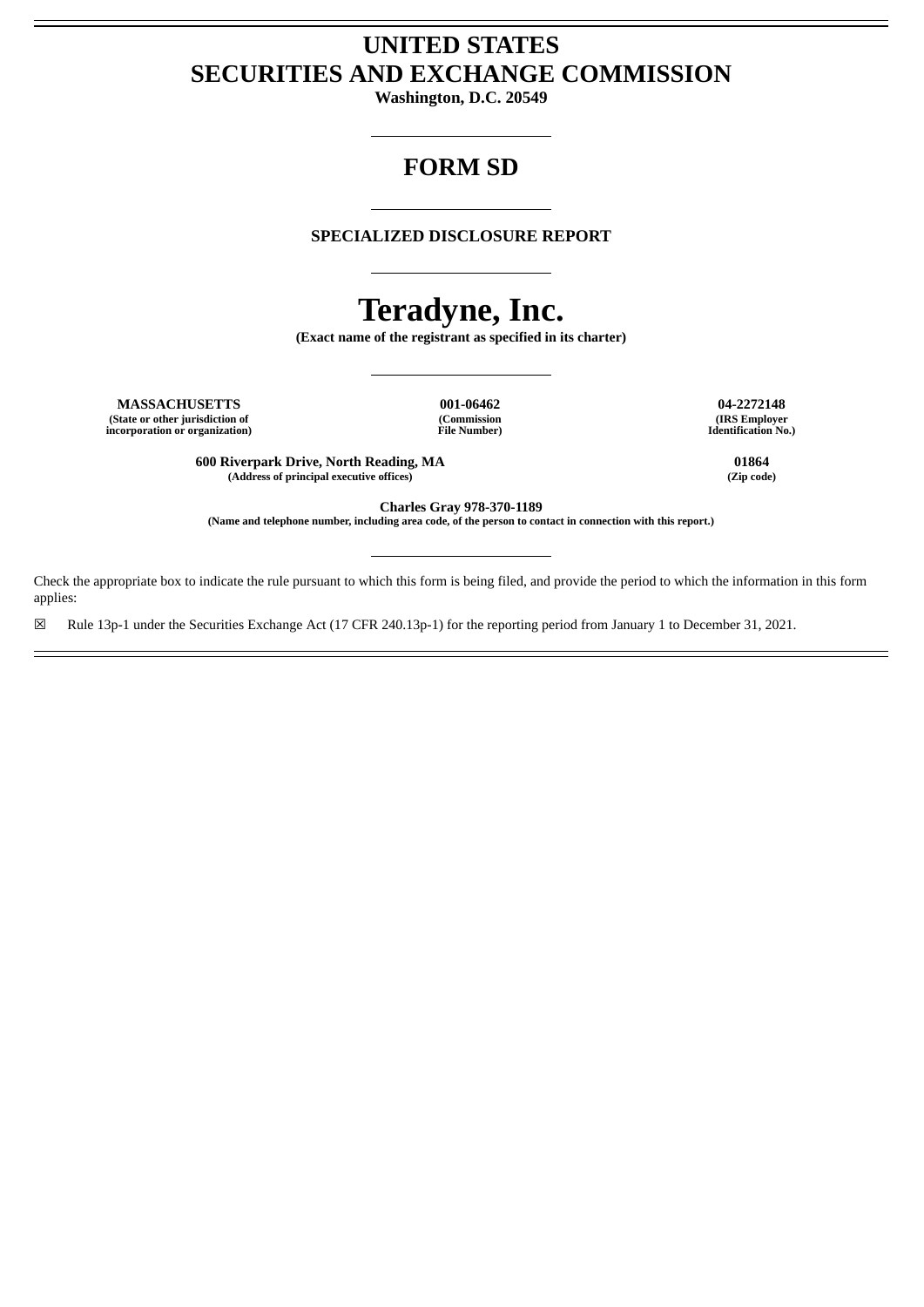## **Section 1 - Conflict Minerals Disclosure**

#### **Item 1.01 - Conflict Minerals Disclosure and Report**

Teradyne, Inc. ("Teradyne" or the "Company") has determined that gold, columbite-tantalite (coltan), cassiterite and wolframite, including their derivatives, tantalum, tin and tungsten ("Conflict Minerals"), are necessary to the functionality or production of products manufactured or contracted to be manufactured by Teradyne.

We conducted a reasonable country of origin inquiry regarding the Conflict Minerals in our products which was designed to determine whether any of the Conflict Minerals originated in the Democratic Republic of the Congo or an adjoining country ("Covered Countries") or are from recycled or scrap sources.

We conducted a supply-chain survey with direct suppliers using the Conflict Minerals Reporting Template from the Responsible Minerals Initiative ("RMI"). We asked suppliers to determine if Conflict Minerals were necessary to the functionality of their products provided to Teradyne and, if yes, to provide information regarding the smelters/refiners/mines for the Conflict Minerals included in those products. A number of our suppliers responded that their products included Conflict Minerals that originated in the Covered Countries.

Based on our reasonable country of origin inquiry, we know or have reason to believe that some of the Conflict Minerals in our products originated in the Covered Countries and are not from recycled or scrap sources.

As a result of our reasonable country of origin inquiry, we engaged in due diligence on the source and chain of custody of the Conflict Minerals in our products that originated or may have originated from the Covered Countries. We have filed a Conflict Minerals Report, describing our reasonable country of origin inquiry and due diligence efforts, as an exhibit to this specialized disclosure report. We have provided that report on the Corporate Social Responsibility page on our publicly available website at www.teradyne.com/about-teradyne/corporate-social-responsibility/governance.

#### **Item 1.02 - Exhibit**

Teradyne attaches to this Form SD an Exhibit 1.01, which contains the Conflict Minerals Report required by Items 1.01 and 1.02.

#### **Section 2 - Exhibits**

#### **Item 2.01 - Exhibits**

Exhibit 1.01 – Conflict Minerals Report as required by Items 1.01 and 1.02 of this Form SD.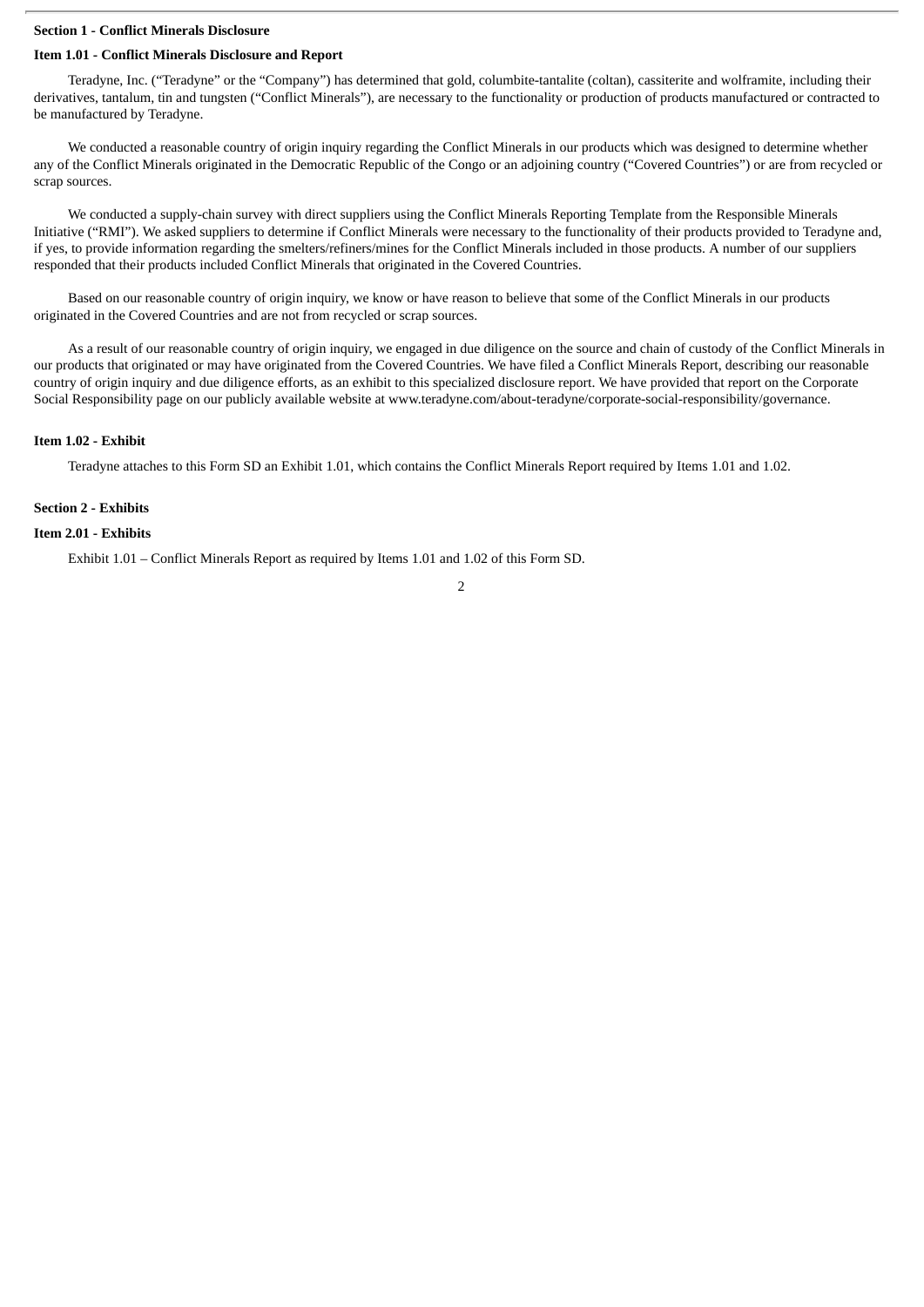# **SIGNATURES**

Pursuant to the requirements of the Securities Exchange Act of 1934, the registrant has duly caused this report to be signed on its behalf by the duly authorized undersigned.

Teradyne, Inc.

| /s/ Charles J. Grav                | May 25, 2022 |
|------------------------------------|--------------|
| By: Charles J. Gray                | (Date)       |
| Vice President and General Counsel |              |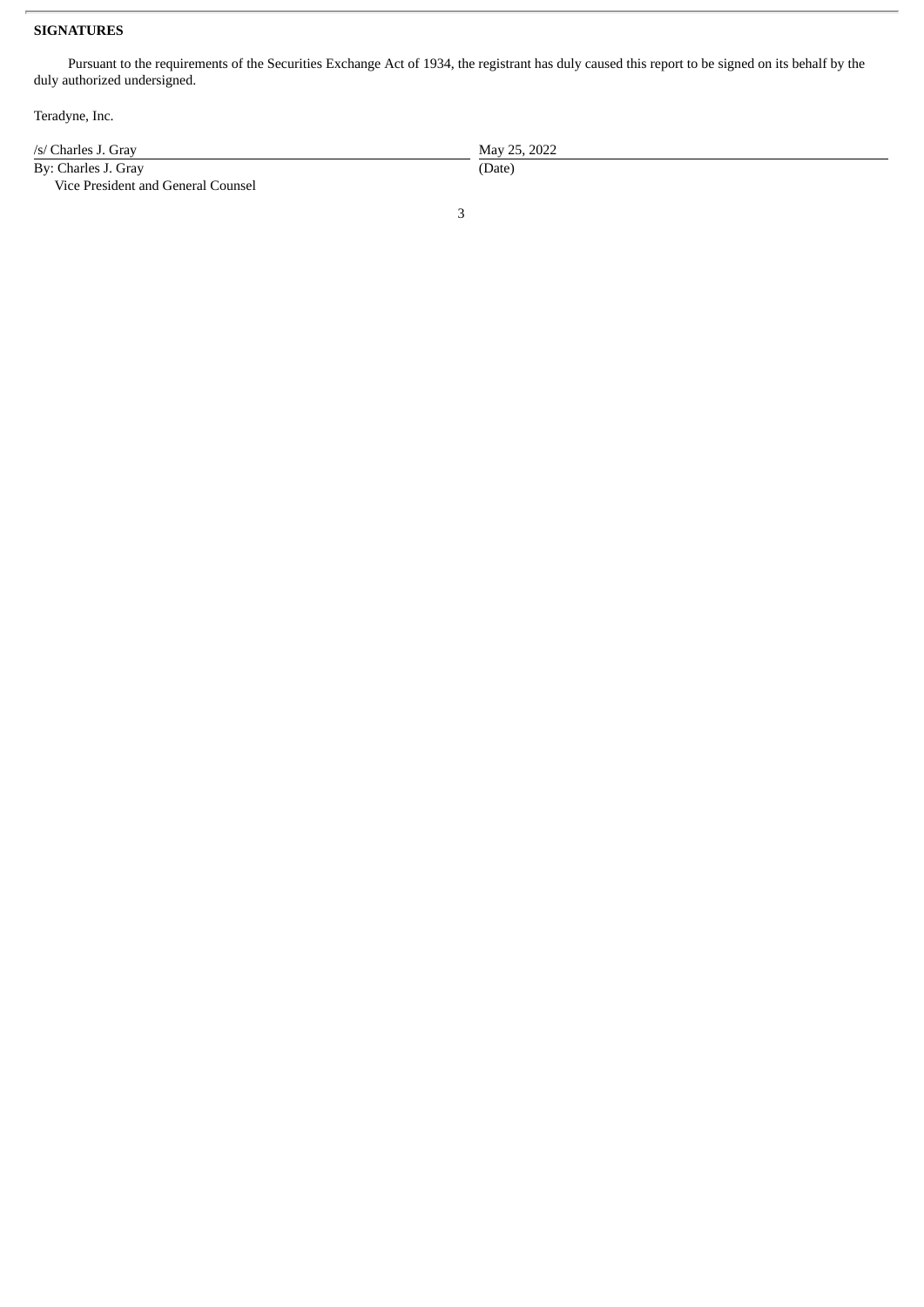#### **Exhibit 1.01 to Form SD**

## **Conflict Minerals Report**

#### (1) Introduction

Teradyne, Inc. ("Teradyne" or the "Company") has determined that gold, columbite-tantalite (coltan), cassiterite and wolframite, including their derivatives, tantalum, tin and tungsten ("Conflict Minerals"), are necessary to the functionality or production of products manufactured or contracted to be manufactured by Teradyne.

We conducted a reasonable country of origin inquiry ("RCOI") regarding the Conflict Minerals in our products which was designed to determine whether any of the Conflict Minerals originated or may have originated in the Democratic Republic of the Congo or an adjoining country ("Covered Countries") or are from recycled or scrap sources. Based on our RCOI, we know or have reason to believe that some of the Conflict Minerals in our products originated in the Covered Countries and are not from recycled or scrap sources. Accordingly, we engaged in due diligence on the source and chain of custody of the Conflict Minerals in our products that originated or may have originated from the Covered Countries and are filing this Conflict Minerals Report describing our RCOI and due diligence efforts in accordance with Rule 13p-1 and Form SD under the Securities Exchange Act of 1934.

This Conflict Minerals Report covers the reporting period January 1 to December 31, 2021.

#### (2) Product Description

Teradyne is a global supplier of automation equipment for test and industrial applications. We design, develop, manufacture, and sell automatic test systems used to test semiconductors, wireless products, data storage and complex electronics systems in many industries including consumer electronics, wireless, automotive, industrial, computing, communications, and aerospace and defense industries. Our industrial automation products include collaborative robotic arms, autonomous mobile robots, and advanced robotic control software used by global manufacturing, logistics and light industrial customers to improve quality, increase manufacturing and material handling efficiency, and decrease manufacturing and logistics costs. Our automatic test equipment and industrial automation products include:

- semiconductor test systems;
- defense/aerospace test instrumentation and systems;
- storage test systems;
- circuit-board test and inspection systems;
- industrial automation products; and
- wireless test systems.

Our products contain electronic and mechanical components that are provided by a wide range of suppliers. We use contract manufacturers to manufacture most of our products. The contract manufacturers typically obtain components and other materials used in the manufacturing from suppliers designated by us. As a result, we rely on our suppliers and contract manufacturers to provide us with information regarding the materials in the components supplied by them and used in the manufacturing of our products.

1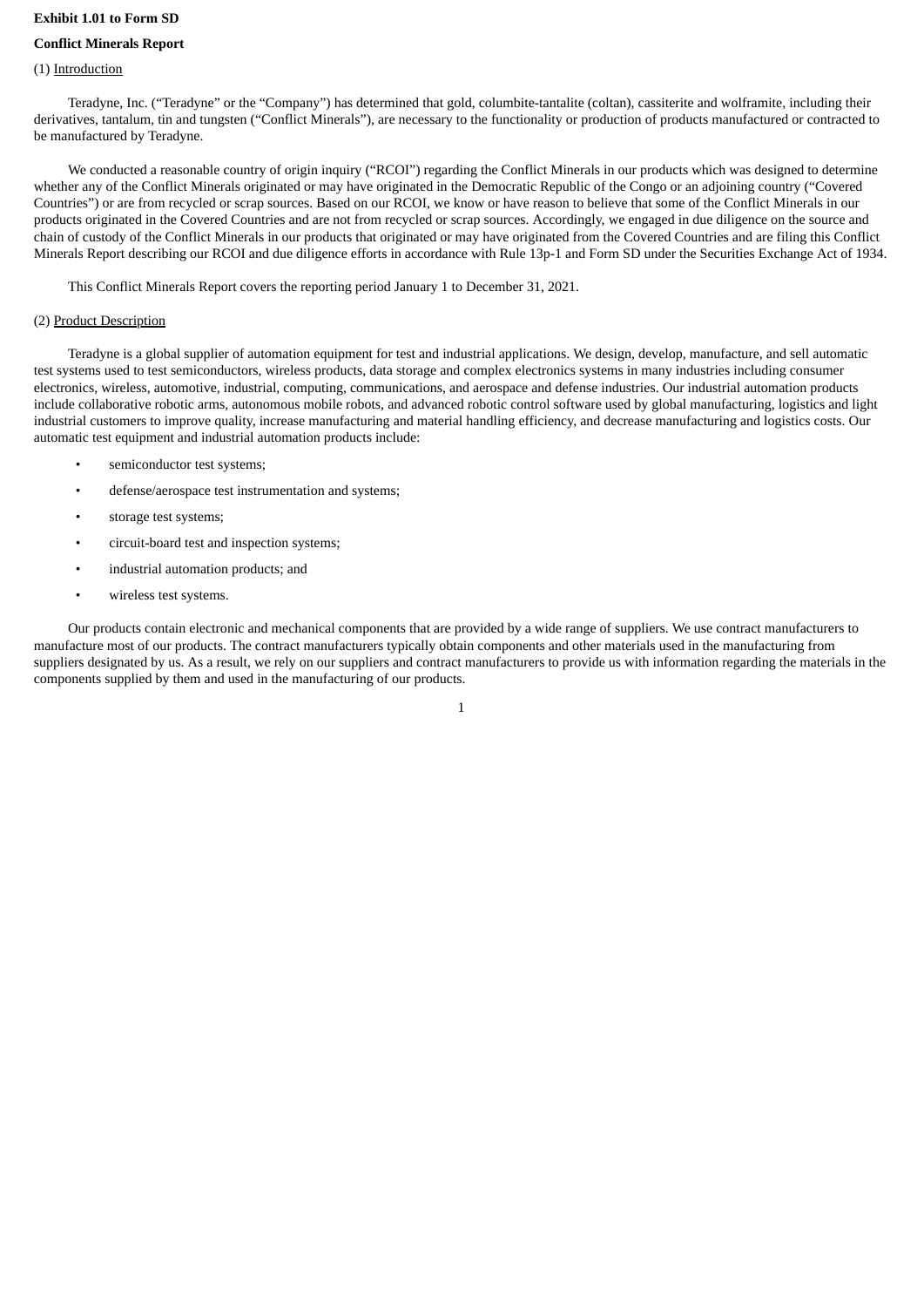We are several steps removed from the mining and processing of the Conflict Minerals used in the components for our products. We do not purchase raw ore or unrefined Conflict Minerals. We do not interface directly with the smelters and refiners who provide the Conflict Minerals used in these components. We do not ourselves possess the information to determine the location of the mines or provide a description of the processing facilities for the Conflict Minerals. As a result, we rely on our suppliers to assist with our RCOI and due diligence efforts, including the identification of smelters and refiners for the Conflict Minerals in components they supply to us.

Our due diligence process, accordingly, focused on our suppliers, who were asked to provide us with information regarding the country of origin, mines and smelters or refiners of the Conflict Minerals in their components. Some suppliers did not respond to our inquiry. Some suppliers were unable to provide information regarding the smelters or refiners of the Conflict Minerals in their components. Other suppliers identified certain of the smelters and refiners they used, but the suppliers provided company-wide, aggregate smelter information across all of their products, rather than specific information regarding the smelters or refiners of the Conflict Minerals in the specific components used in our products. As a result, we are not able at this time to identify the smelters or refiners of the Conflict Minerals in the particular components used in our products. We will continue to seek information from our supply chain regarding the smelter facilities used to process the Conflict Minerals in our suppliers' components used in our products.

#### (3) Due Diligence Design

We designed our due diligence to conform, in all material respects, with the Organization for Economic Cooperation and Development ("OECD") Due Diligence Guidance for Responsible Supply Chains of Minerals from Conflict-Affected and High-Risk Areas (Third Edition 2016) ("OECD Framework"), a nationally and internationally recognized due diligence framework. The OECD Framework utilizes a five-step process for due diligence.

#### (4) Due Diligence Measures Performed

For the reporting period January 1 to December 31, 2021, we performed the due diligence measures described in this Section 4:

#### (i) Establish strong company management systems

We established a Conflict Minerals Policy and posted the policy externally on the Corporate Social Responsibility page on our publicly available website at https://www.teradyne.com/about-teradyne/corporate-social-responsibility/governance.

We assembled an internal team of professionals, including from our audit, legal and supply chain management teams, to develop a Conflict Minerals program to implement our policy, conduct due diligence and report to senior management. In addition, we engaged a third-party service provider, SiliconExpert, to assist us with our due diligence process.

We adopted the Responsible Business Alliance ("RBA") Code of Conduct. Additionally, we have contractual obligations in our standard purchase terms and conditions and in our standard Master Supply Agreement requiring our suppliers to adhere to the responsible sourcing of minerals section of the Code of Conduct of the RBA.

We have attended industry training, including attending webinars and seminars, and have consulted with public accounting firms who have established practice groups covering Conflict Minerals compliance. We have conducted training within our supply chain management organization on our Conflict Minerals Policy in the form of presenting the issue to the Senior Director of Global Supply and his staff and including them in the conflict minerals reporting process. Further, we have educated our suppliers on conflict free sourcing by including information on conflict free sourcing in our requests for information.

We have a confidential hotline (1-866-388-1288) available for reporting suspected violations of Teradyne's Code of Conduct. This hotline is available for reporting suspected violations of Teradyne's Supplier Code of Conduct and for grievances relating to our Conflict Minerals Policy, our Conflict Minerals program, or this Conflict Minerals Report. We also have established a dedicated e-mail box (conflict.minerals@teradyne.com) for questions regarding our Conflict Minerals program.

 $\overline{2}$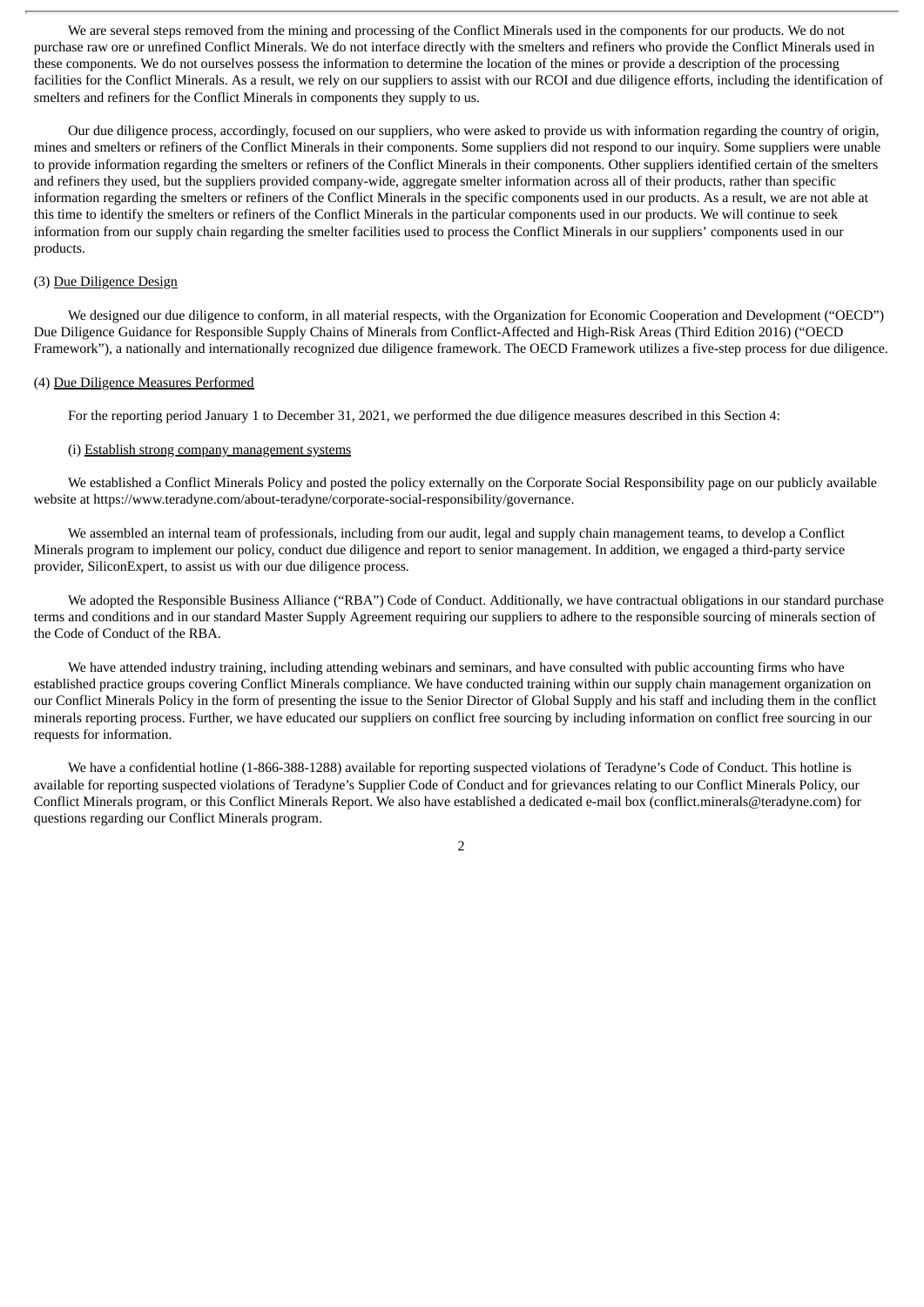#### (ii) Identify and assess risk in the supply chain

In order to identify and assess risk in our supply chain, we hired SiliconExpert as a third-party service provider to conduct a supply-chain survey with direct suppliers using the Conflict Minerals Reporting Template from RMI. SiliconExpert asked suppliers to determine if Conflict Minerals were necessary to the functionality of their products provided to Teradyne and, if yes, to provide information regarding the smelters/refiners for the Conflict Minerals included in those products. SiliconExpert sent surveys to 125 of our direct suppliers.

SiliconExpert reviewed the supplier responses for completeness and consistency based on our internally defined review criteria and followed up with suppliers to obtain additional information or clarification. We prioritized our efforts based on the amount of spending with a supplier. SiliconExpert received responses from 106 suppliers representing eighty-five percent (85%) of the suppliers to whom they sent surveys and approximately ninety percent (90%) of our annual spending.

SiliconExpert asked suppliers who indicated they use Conflict Minerals in their products to provide a list of their smelters/refiners. The responses provided aggregate information across all their products, rather than specific information regarding the smelters or refiners of the Conflict Minerals in the specific components used in our products. As a result, we are not able at this time to identify the smelters or refiners of the Conflict Minerals in the particular components used in our products.

From the suppliers' responses, we attempted to identify the smelters/refiners used in our suppliers' supply chain. SiliconExpert compared the names of smelters/refiners identified by our suppliers against the Standard Smelter List maintained by RMI. In many cases, SiliconExpert were unable to match the names provided with the names in the list and could not otherwise verify whether many named smelters/refiners were active businesses with smelting/refining operations. Through this process, SiliconExpert identified unique smelters/refiners used by the responding suppliers that were on RMI's Standard Smelter List.

Neither Teradyne nor SiliconExpert has independently investigated the smelters/refiners identified by our suppliers but are relying on the RMI who is taking action to address responsible material sourcing through the Conflict Free Smelter Program.

#### (iii) Design and implement a strategy to respond to identified risks

Through our due diligence process, we have identified a risk associated with our supply chain that some of the Conflict Minerals used in our products originate from the Covered Countries and are not sourced from smelters/refiners on RMI's Conflict Free Smelter List. We designed and implemented a strategy to mitigate these identified risks, as discussed above, even though we have not identified any known instances where the Conflict Minerals used in our products directly or indirectly financed or benefit armed groups in the Covered Countries.

The internal team responsible for our Conflict Minerals program has reported to senior management the results of the Company's reasonable country of origin inquiry and due diligence process for 2021 and the strategy to respond to the risks associated with our supply chain regarding the Conflict Minerals used in our products. Senior management of the Company has reported to the Board of Directors on our Conflict Minerals program.

#### (iv) Carry out independent third-party audits of supply chain due diligence practices

We rely on the RMI Conflict Free Smelter Program to validate smelters/refiners as conflict free. We rely upon industry certifications such as through the RMI Conflict Free Smelter Program before concluding that a smelter or refiner is conflict free. This program is continuing to add smelters/refiners to its Conflict Free Smelter List.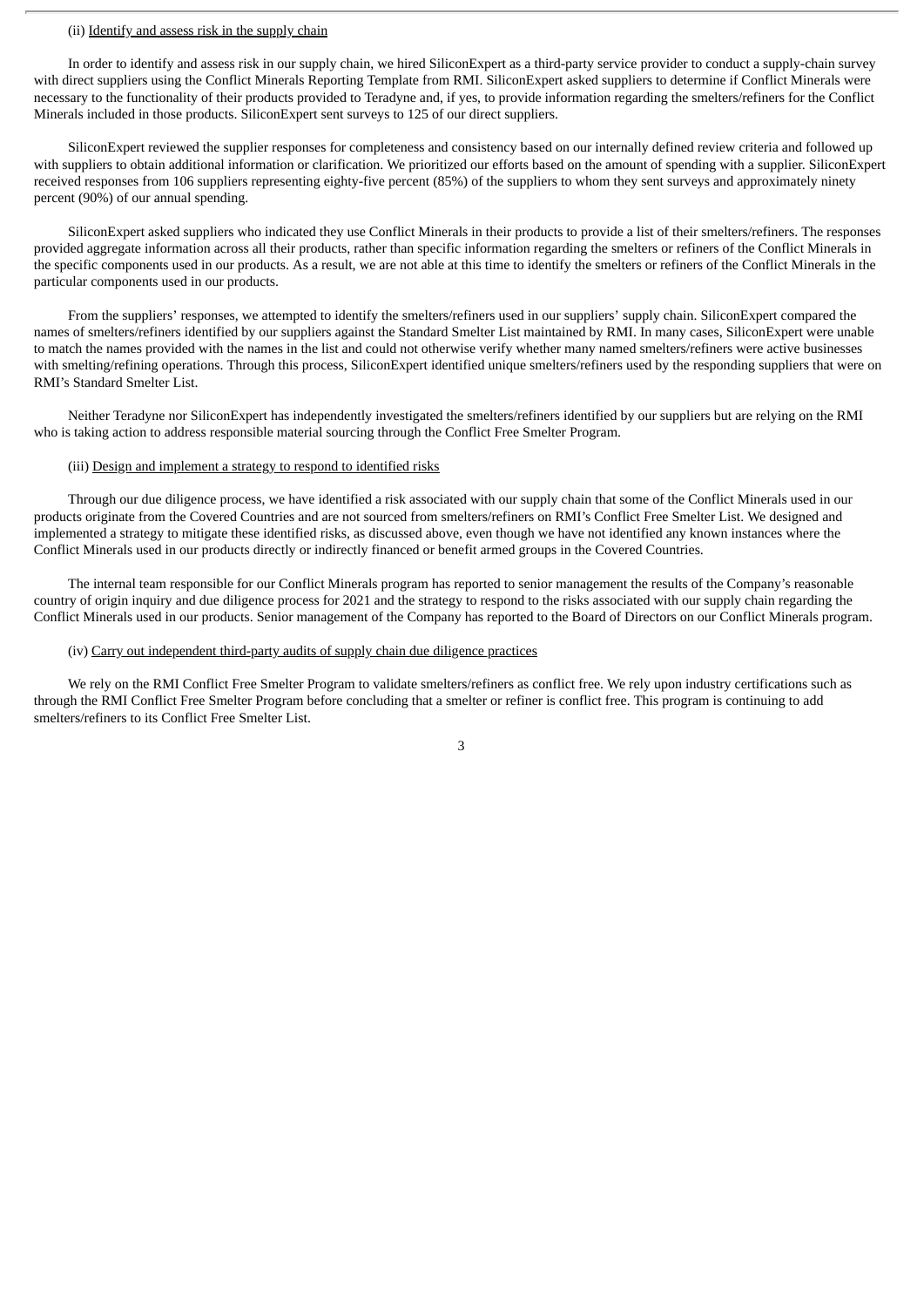#### (v) Report on supply chain due diligence

We report annually on supply chain due diligence in compliance with SEC regulations by filing a Form SD and, if applicable, a Conflict Minerals Report.

## (5) Results of Due Diligence

For the reporting period January 1 to December 31, 2021, following our RCOI and our due diligence process, we have reason to believe that a portion of the Conflict Minerals used in our products originated from the Covered Countries, but we have not identified any instances in which the sourcing of Conflict Minerals directly or indirectly financed or benefitted armed groups in the Covered Countries. Many of our suppliers did not respond to our survey and the information provided by the responding suppliers was often incomplete or unverifiable. Accordingly, we were unable to verify with certainty the source of all the Conflict Minerals in our products.

Based on our analysis of our supplier responses, we have determined the following:

- Source of Conflict Minerals Forty-six percent (46%) of the suppliers who responded to our survey indicated they had reason to believe Conflict Minerals in their products originated in the Covered Countries and zero percent (0%) were unable to provide the origin of the Conflict Minerals in their products;
- Smelters/Refiners Thirty-nine percent (39%) of the responding suppliers listed smelters/refiners in their responses, and fifteen percent (15%) of the responding suppliers stated that no conflict minerals were in their products supplied to us and therefore did not include any smelter information. SiliconExpert identified 502 unique smelters/refiners that were on RMI's Standard Smelter List, compared to 509 from our 2020 supplier survey. Our suppliers also listed smelters/refiners in their responses that we were unable to verify were active businesses with smelting/refining operations; and
- Conformant Smelters Teradyne uses the RMI list of conformant smelters to identify the percent of smelters identified in our surveyed supply chain that are verified as conflict free. We have identified the following: Ninety-seven percent (97%) of the gold smelters in our surveyed supply chain are verified conflict free. One hundred percent (100%) of the tantalum smelters in our surveyed supply chain are verified conflict free. Ninety-five percent (95%) of the tin smelters in our surveyed supply chain are verified conflict free. One hundred percent (100%) of the tungsten smelters in our surveyed supply chain are verified conflict free.

As a downstream purchaser of components that contain Conflict Minerals, our due diligence measures can provide only reasonable, not absolute, assurance regarding the source and chain of custody of the necessary Conflict Minerals. Our due diligence processes are based necessarily on requesting information from our direct suppliers who in turn seek information within their supply chains. We also rely on information collected and provided by an independent third-party audit program, particularly with respect to the RMI Standard Smelter List. Such sources may yield inaccurate or incomplete information. For 2021, we focused on receiving more complete information from our suppliers than in prior years by targeting directly to our top spend suppliers in our due diligence thru SiliconExpert Services.

For the 2021 reporting period, we are not declaring any of our products as DRC Conflict Free and, accordingly, are not required to obtain an independent private sector audit of this Conflict Minerals Report.

#### (6) Due Diligence Improvements and Risk Mitigation Steps

We have taken and will continue to take steps to improve our due diligence process and results and to mitigate the risk that the Conflict Minerals in our products directly or indirectly benefit or finance armed groups in the Covered Countries. In particular, we will:

4

- obtain responses from targeted suppliers;
- improve our supplier data and add new suppliers to our survey;